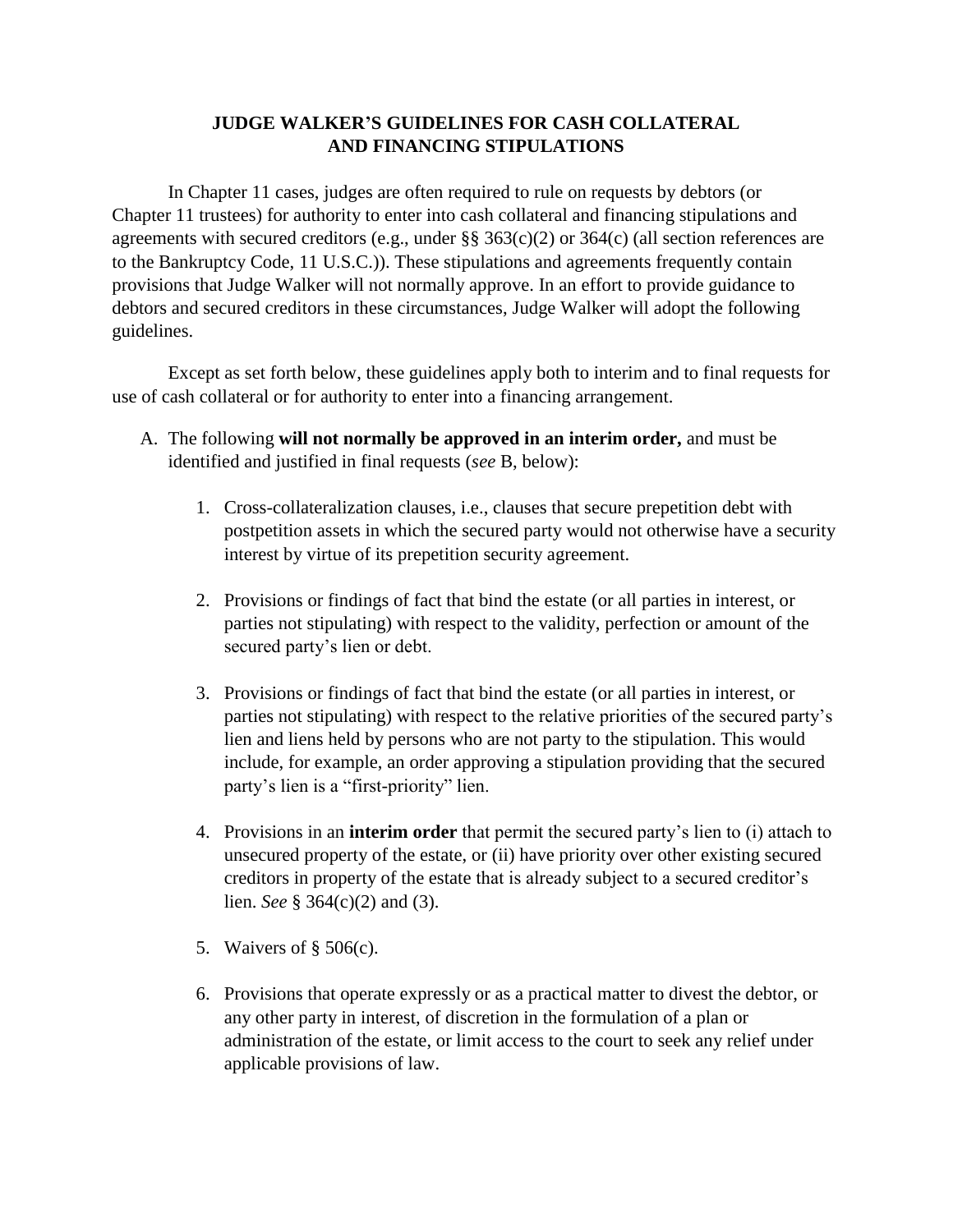- 7. Releases of liability by the debtor of any claim or cause of action against the secured creditor, including without limitation (i) for the creditor's alleged prepetition torts, breaches of contract, or lender liability, (ii) releases of prepetition or postpetition defenses and/or counterclaims, and (iii) releases of any avoidance actions arising under the Bankruptcy Code.
- 8. Automatic relief from the stay of  $\S 362(a)$  upon the debtor's default under the cash collateral or financing agreement or stipulation, conversion to Chapter 7, or the appointment of a trustee.
- 9. Adequate protection provisions that create liens on claims for relief arising under the Bankruptcy Code, including without limitation, claims arising under §§ 506(c), 544, 545, 547, 548, and 549.
- 10. Waivers, effective on default or expiration of the term of the agreement or stipulation, of the debtor's right to move for a court order pursuant to § 363(c)(2)(B) authorizing the use of cash collateral in the absence of the secured party's consent.
- 11. Carve outs for administrative expenses that do not treat all professionals equally or on a pro rata basis.
- 12. Provisions that create an unreasonably short limitation period for the debtor or any other party in interest (including a successor trustee) to bring claims or causes of action against the secured creditor.
- 13. A finding without supportive evidence to the effect that in consenting to the use of cash collateral or postpetition financing, the secured creditor is acting in good faith.
- 14. Provisions applicable in the event of dispute or default under the agreement that place venue in any other court.
- 15. Provisions applicable in the event of a dispute or default under the agreement wherein the debtor waives service of process, the doctrine of forum non conveniens, notice and hearing, or the right to a jury trial.
- 16. Provisions applicable in the event of a dispute or default authorizing the financing party or anyone else to sue in the name of the debtor.
- B. **In** *all* **applications** for court approval of a cash collateral or financing agreement or stipulation, **counsel for the debtor (or trustee) must certify** whether the agreement